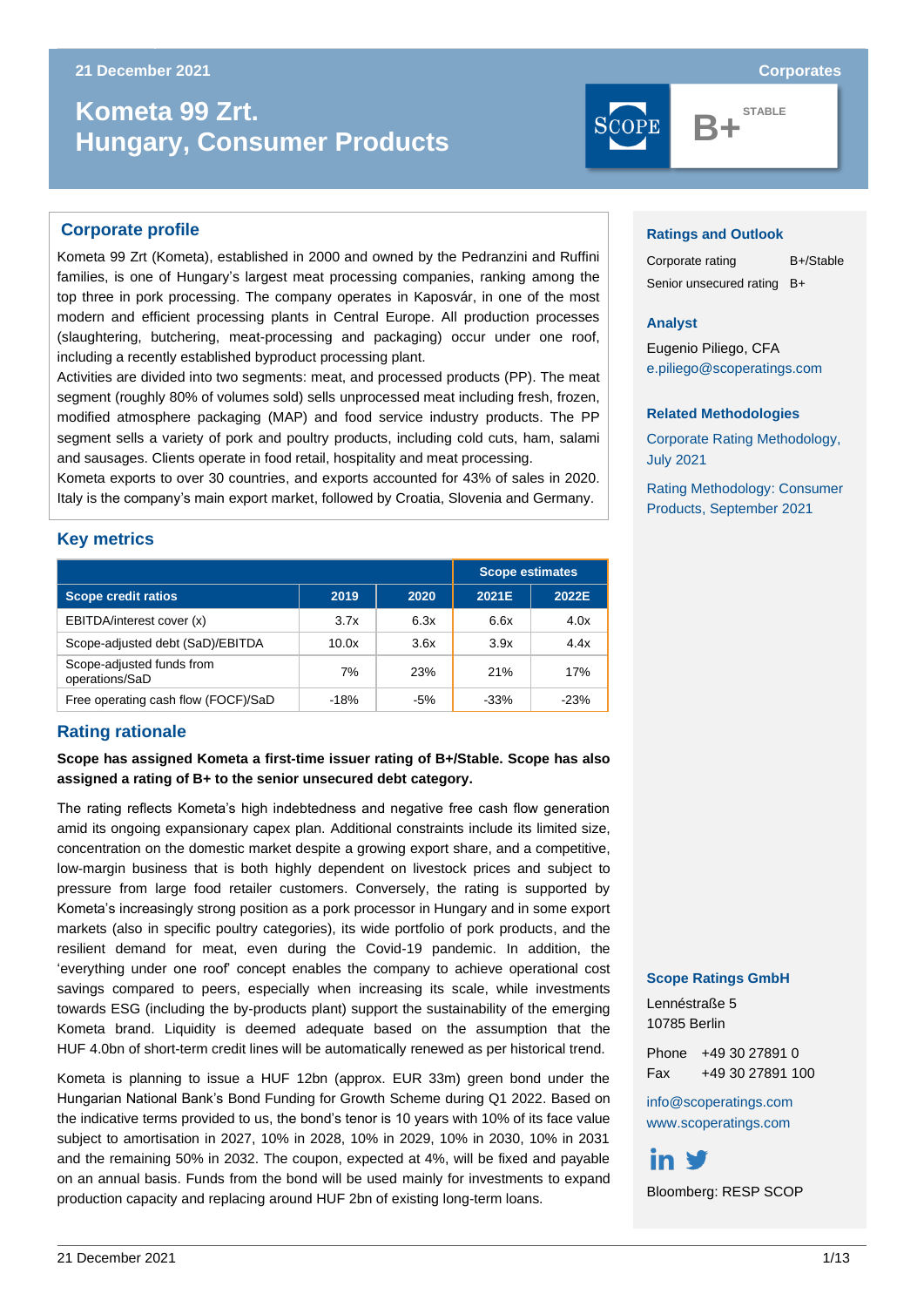

|                        | <b>Outlook and rating-change drivers</b>                                                                                                                                                                                                                                                                                                                                                                                                                                                                                                    |  |  |
|------------------------|---------------------------------------------------------------------------------------------------------------------------------------------------------------------------------------------------------------------------------------------------------------------------------------------------------------------------------------------------------------------------------------------------------------------------------------------------------------------------------------------------------------------------------------------|--|--|
| <b>Stable Outlook</b>  | The Outlook is Stable and reflects our expectation that leverage, as measured by Scope-<br>adjusted debt (SaD)/EBITDA, will remain below 4.5x over the next 18 months during the<br>ongoing capex plan. The plan aims to nearly double capacity within a few years. At the<br>same time, although EBITDA margins are dependent on volatile livestock prices, these<br>margins are projected to gradually benefit from a higher share of PP in the portfolio. The<br>Outlook assumes that short-term credit lines are regularly rolled over. |  |  |
| <b>Rating upside</b>   | The rating could be revised upwards if SaD/EBITDA decreased to around or below 3.5x<br>on a sustained basis. This could happen if Kometa materially increased its EBITDA<br>following a quick ramp-up in capacity and grow its market shares and brand strength in<br>export countries (especially in the PP segment).                                                                                                                                                                                                                      |  |  |
| <b>Rating downside</b> | The rating could be revised downwards if SaD/EBITDA rose above 5.0x. This could be<br>driven by delays or a budget overrun in the capex programme, increases in capacity not<br>compensated for by adequate growth in export markets, or a sustained, large increase in<br>livestock prices not offset by adjustments to sales prices.                                                                                                                                                                                                      |  |  |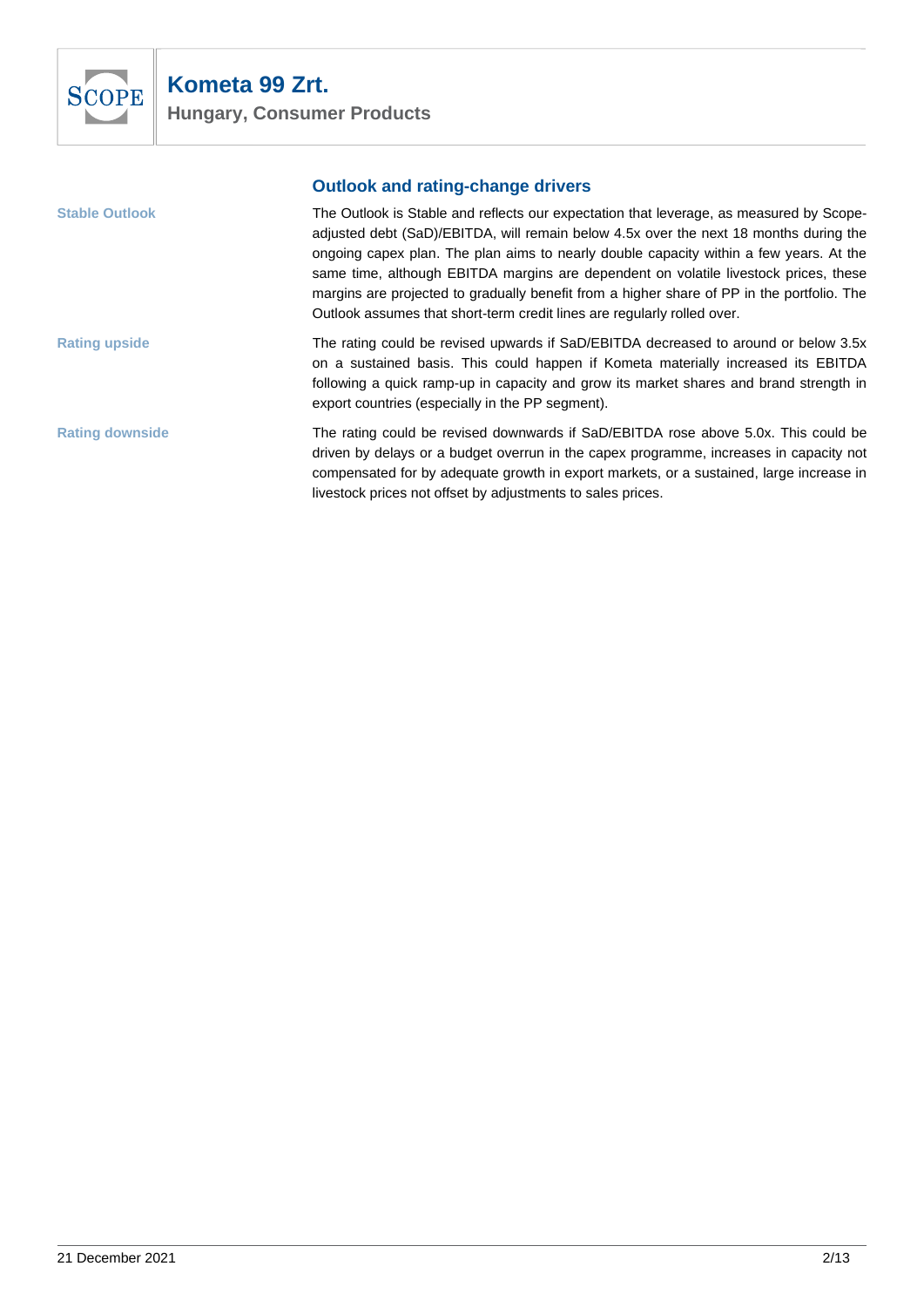

# **Kometa 99 Zrt. Hungary, Consumer Products**

# **Rating drivers Positive rating drivers Negative rating drivers**

- Third largest pork processor in Hungary, with a stronger domestic position in selected categories such as MAP packaged meat and cold cuts
- Ability to generate operational cost savings vs peers based on the 'everything under one roof' concept
- Extensive diversification across pork products, with 'everything under one roof' concept providing flexibility to switch between types of production based on market trends
- Resilience of the consumer food sector, as demonstrated during the Covid-19 pandemic
- No major concentration risk regarding customers or suppliers, with affiliate livestock breeders Zito and Triagro increasing their role as suppliers (vertical integration)
- Adequate cash interest cover and liquidity
- Sustainability of brand, as demonstrated by investment in environment (own wastewater, byproducts plant, new boiler) and corporate social responsibility

- High leverage to persist in the medium term amid expansionary capex plan
- Small absolute size, although plans to double this within the medium to long term
- Competitive industry: despite good positioning in some product categories, bargaining power is still limited, especially with large international food retailers
- Weak free operating cash flow to continue for the next few years due to massive capex plan from 2021
- Limited inherent profitability of the meat business, with around 75% of sales coming from the lower-margin meat segment (compared to PP segment)
- Historically volatile margins, driven by livestock prices, though volatility is reduced somewhat by improving product mix and changing negotiating terms, especially on the purchase side
- Brand awareness adequate domestically but limited internationally, though planned investments in marketing should improve brand strength
- More than 50% of sales in Hungary, with the rest concentrated on a few export countries (Italy, Croatia, Germany, Slovenia)
- Asset concentration in one plant

| <b>Positive rating-change drivers</b>           | Negative rating-change drivers      |  |  |
|-------------------------------------------------|-------------------------------------|--|--|
| SaD/EBITDA sustained at around or<br>below 3.5x | • SaD/EBITDA sustained above $5.0x$ |  |  |

### **Rating-change drivers**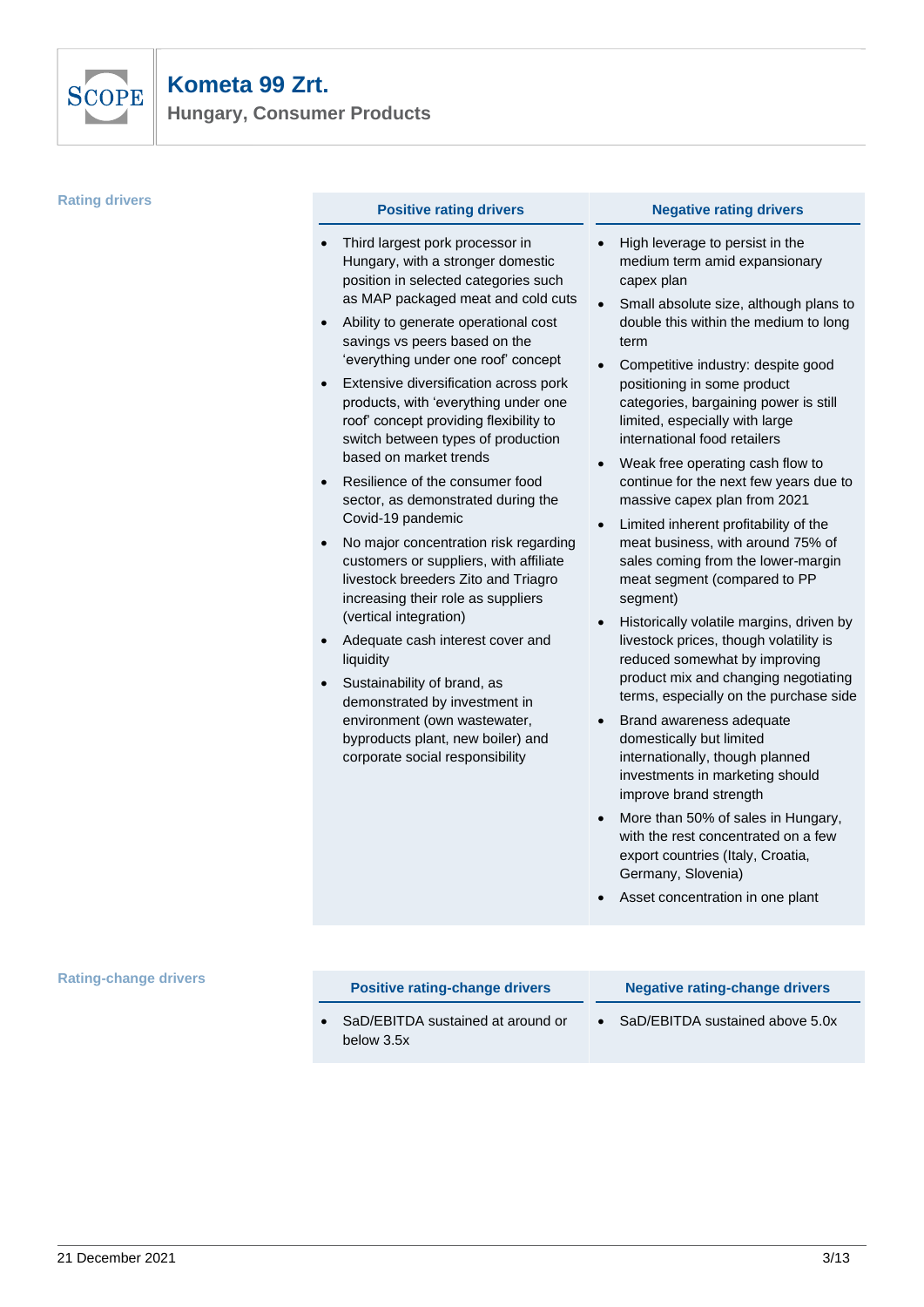

**Hungary, Consumer Products**

# **Financial overview**

|                                                      |            | <b>Scope estimates</b> |                |            |
|------------------------------------------------------|------------|------------------------|----------------|------------|
| <b>Scope credit ratios</b>                           | 2019       | 2020                   | 2021E          | 2022E      |
| EBITDA/interest cover (x)                            | 3.7x       | 6.3x                   | 6.4x           | 4.0x       |
| SaD/EBITDA                                           | 10.0x      | 3.6x                   | 3.9x           | 4.4x       |
| Scope-adjusted funds from operations/SaD             | 7%         | 23%                    | 21%            | 17%        |
| Free operating cash flow/SaD                         | $-18%$     | $-5%$                  | $-35%$         | $-23%$     |
| Scope-adjusted EBITDA in HUF m                       | 2019       | 2020                   | 2021E          | 2022E      |
| <b>EBITDA</b>                                        | 889,708    | 2,696,262              | 2,902,267      | 3,876,496  |
| Operating lease payments in respective year          | 104,331    | 109,822                | 115,602        | 121,382    |
| less: disposal of fixed assets                       | 13,664     | (711)                  |                |            |
| Scope-adjusted EBITDA                                | 1,007,703  | 2,805,373              | 3,017,869      | 3,997,878  |
| Scope-adjusted funds from operations in HUF m        | 2019       | 2020                   | 2021E          | 2022E      |
| <b>EBITDA</b>                                        | 889,708    | 2,696,262              | 2,902,267      | 3,876,496  |
| less: (net) cash interest as per cash flow statement | (254, 669) | (423, 350)             | (450, 363)     | (967,081)  |
| less: cash tax paid as per cash flow statement       |            | (46, 185)              | (39, 128)      | (28, 831)  |
| add: depreciation component, operating leases        | 86,296     | 90,838                 | 95,618         | 100,374    |
| less: disposal of fixed assets                       | 13,664     | (711)                  |                |            |
| Scope-adjusted funds from operations                 | 734,999    | 2,316,854              | 2,508,395      | 2,980,958  |
| SaD in HUF m                                         | 2019       | 2020                   | 2021E          | 2022E      |
| Reported gross financial debt                        | 9,486,360  | 9,541,529              | 11,151,392     | 17,154,074 |
| less: hybrid bonds                                   | 33,052     | 37,073                 | $\blacksquare$ |            |
| less: cash and cash equivalents                      |            |                        |                |            |
| add: pension adjustments                             |            | $\overline{a}$         |                |            |
| add: operating lease obligations                     | 369,952    | 389,423                | 409,919        | 430,415    |
| Other (contingencies)                                | 140,000    | 140,000                | 140,000        | 140,000    |
| SaD                                                  | 10,029,364 | 10,108,025             | 11,701,311     | 17,724,489 |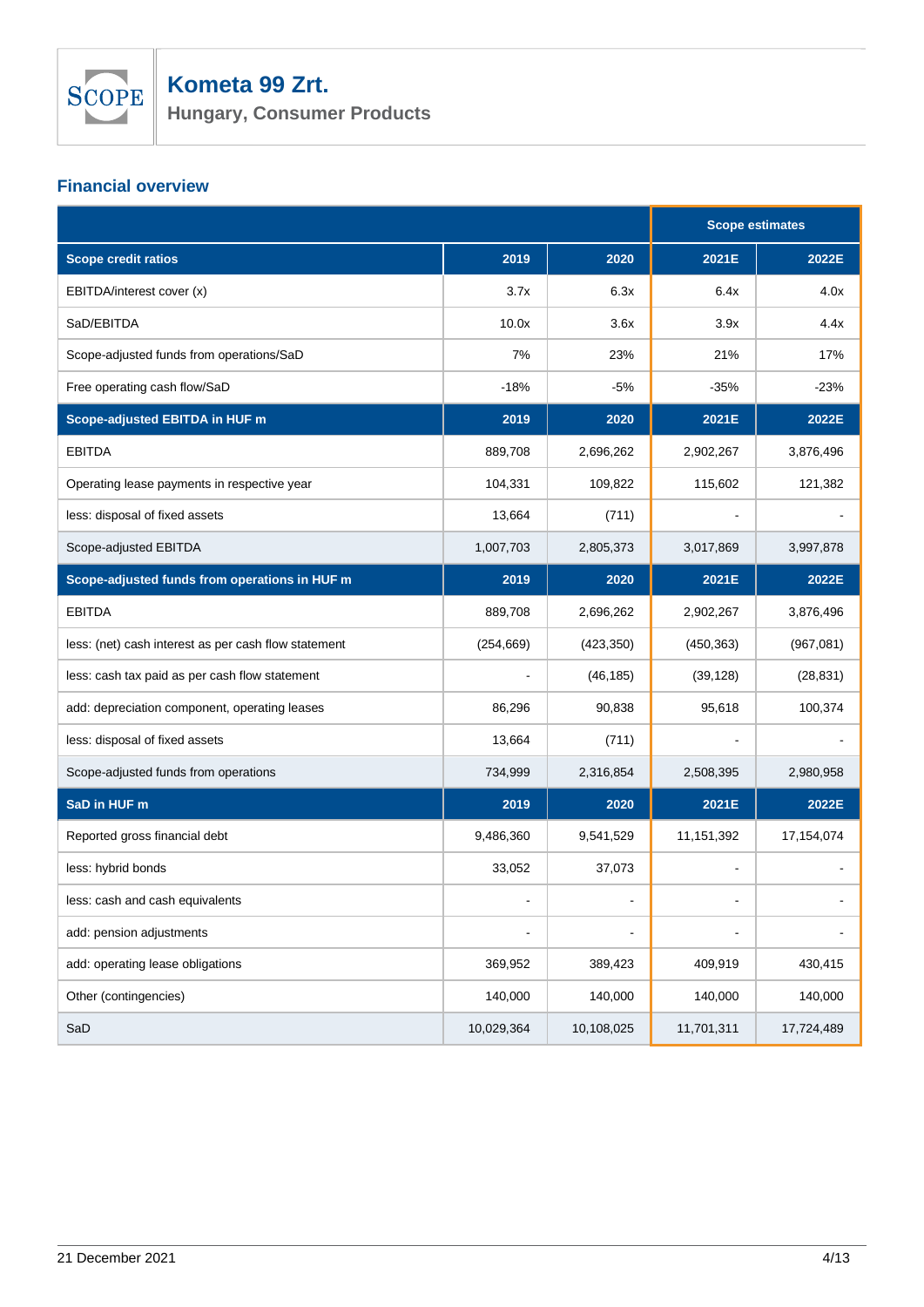

# **Business risk profile: BB-**

In view of Kometa's business model, we have used our non-durable consumer product methodology. Kometa acquires livestock and meat from suppliers (which breed and feed the animals) and then proceeds to slaughter, process and package the final product. The industry risk profile of non-durable consumer products is rated A based on the low cyclicality of food products and medium barriers to entry. Required capital investment is generally moderate, while attaining adequate economies of scale and establishing customer bases are more difficult. Substitution risk is deemed low, reflecting the generally non-discretionary nature of food products. Kometa has a production capacity of 1m pigs for slaughtering and processing. Its meat segment has a capacity of 80,000 tonnes/year (planned to increase by 50% to 120,000 tonnes/year in the long term), and its PP segment has a capacity of 17,000 tonnes/year (planned to increase by 200% to 50,000 tonnes/year). With around 750 employees and **Industry risk profile: A Increasing capacity**

around EUR 155m of revenues in 2020, Kometa is one of the largest employers in the Hungarian counties of Japosár and Somogy (reflected by the municipality participation in the shareholder structure), yet still small in an international context. Its capex plan aims to double capacity within four to five years.



### **Figure 1: Geographical split of sales (2020) Figure 2: Revenue split by product segment (2020)**



Source: Scope estimates **Source: Scope estimates** Source: Kometa

**Product mix moving towards higher PP share**

**Top-three pork processor in Hungary**

**Leader in domestic packaged meat (MAP)**

Management expects revenues to grow by 12.5% p.a. until 2023, to around HUF 86bn, with the share of export sales outpacing that of domestic sales. In particular, growth in the PP segment (compound annual growth rate for 2020-23: 18.6%) is expected to outpace that for meat (11.8%), as the company will focus on increasing its exposure in highermargin PP markets, particularly Italy, Germany and Spain.

Kometa has been growing faster than peers in recent years and now ranks third in Hungary in terms of pork volumes sold. Of the other top-three companies, Pick focuses on the PP segment, where it dominates in the traditional Hungarian winter salami product category, while Hungary Meat operates in the meat segment.

Overall, market shares are best assessed by considering specific product categories. Within the meat segment, Kometa dominates domestically in MAP meat, with around 70% of the Hungarian market. This category is still relatively underpenetrated, as it makes up only around 20% of total meat sales (in line with Kometa's other core export markets). For comparison, MAP products have significantly higher penetration in Scandinavia (above 90%), Germany and the UK (both above 60%). These figures point to the growth potential of this category in Hungary. It is worth noting that MAP (along with the food service industry) is one of the two highest-margin product categories in the meat segment.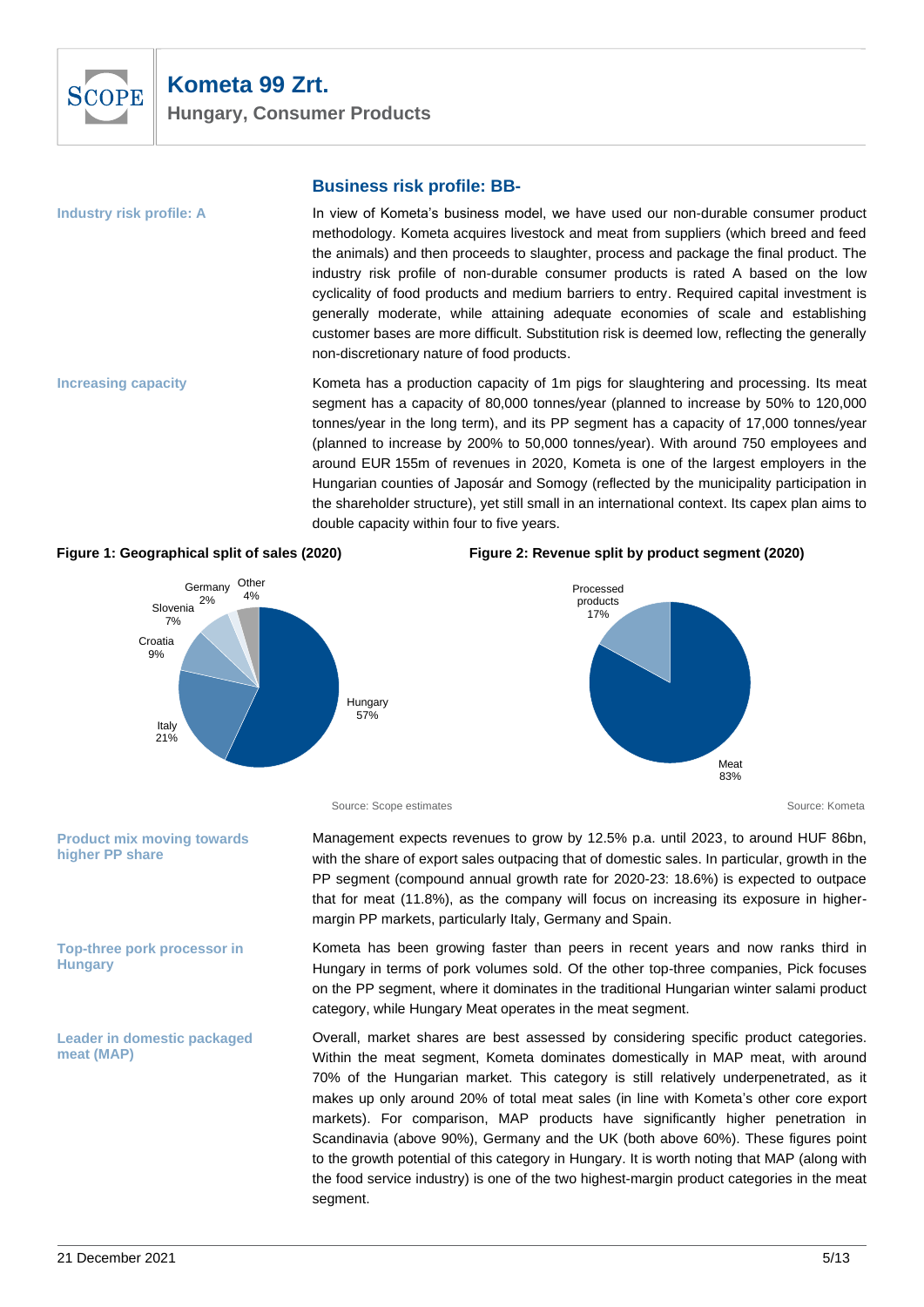

**Strong position in domestic cold cuts; moderate in other product categories**

**Increasing market positioning abroad**

**Size and pressure from large international discounters still constrain market positioning**

**Around 50% reliance on domestic sales**

**Reopening of Asian markets could be highly beneficial**

Within the PP segment, Kometa is present in several categories. Kometa's highest domestic market share is in cold cuts (above 20%). Other product categories rank materially lower.

Abroad, the issuer's overall market position is more limited, with some exceptions for specific products (for example, roasted turkey breast ham in Italy). Kometa is planning to expand in its Italian and German markets (it signed a large contract with German retailer Edeka in 2021) and sell PP products in Spain, while growing its MAP business in Croatia and Slovenia.

Overall, the market share assessment factors in the company's small absolute size, the competitive nature of its business and the margin pressure from large food retailer customers. This is partly offset by Kometa's strong positioning in specific (and promising) product categories. We believe the company can improve its market positioning once it expands production and establishes itself more in Hungary and abroad.

Exports make up an increasingly significant proportion of sales (43% in FY 2020 vs 25% in FY 2013). MAP products sales got a boost domestically from the Covid-19 pandemic but exports to Italy declined due to disruptions in demand from the hospitality sector. Without the pandemic, we would expect export sales to be around 50% of total sales. However, although Kometa exports to over 40 countries, sales are concentrated in a small number of those export markets.

Export licences are in place or applied for in all the world's major markets for pork products, particularly in Asia, which stopped imports following a swine flu outbreak in 2019. Once Asian markets reopen, they may absorb a large amount of products (e.g. belly, pork legs, Japanese sausages) that are being temporarily diverted into the domestic market.



## **Figure 3: Top customers Figure 4: Top suppliers**



(\*) Kometa Italia distributes to over 200 hospitality industry clients in Italy. Source: Scope estimates

**Key role of large international food retailers** 

The customer base is diversified and includes several hundred partners, but large international food retailers have a key place. Other clients include small domestic retail chains, meat processors and wholesalers serving the hospitality industry. The top 10 customers account for around 40% of sales, with the largest being Lidl at 13%, Penny at 6% and Auchan at 5%. In Hungary, customer concentration is noticeable in the meat segment: Lidl (25%) and Penny (14%) together account for around 40% of sales and the top five clients account for over 60%. The PP segment has a more granular customer base, with the top five clients accounting for around 45% of sales. The customer structure abroad is quite diversified.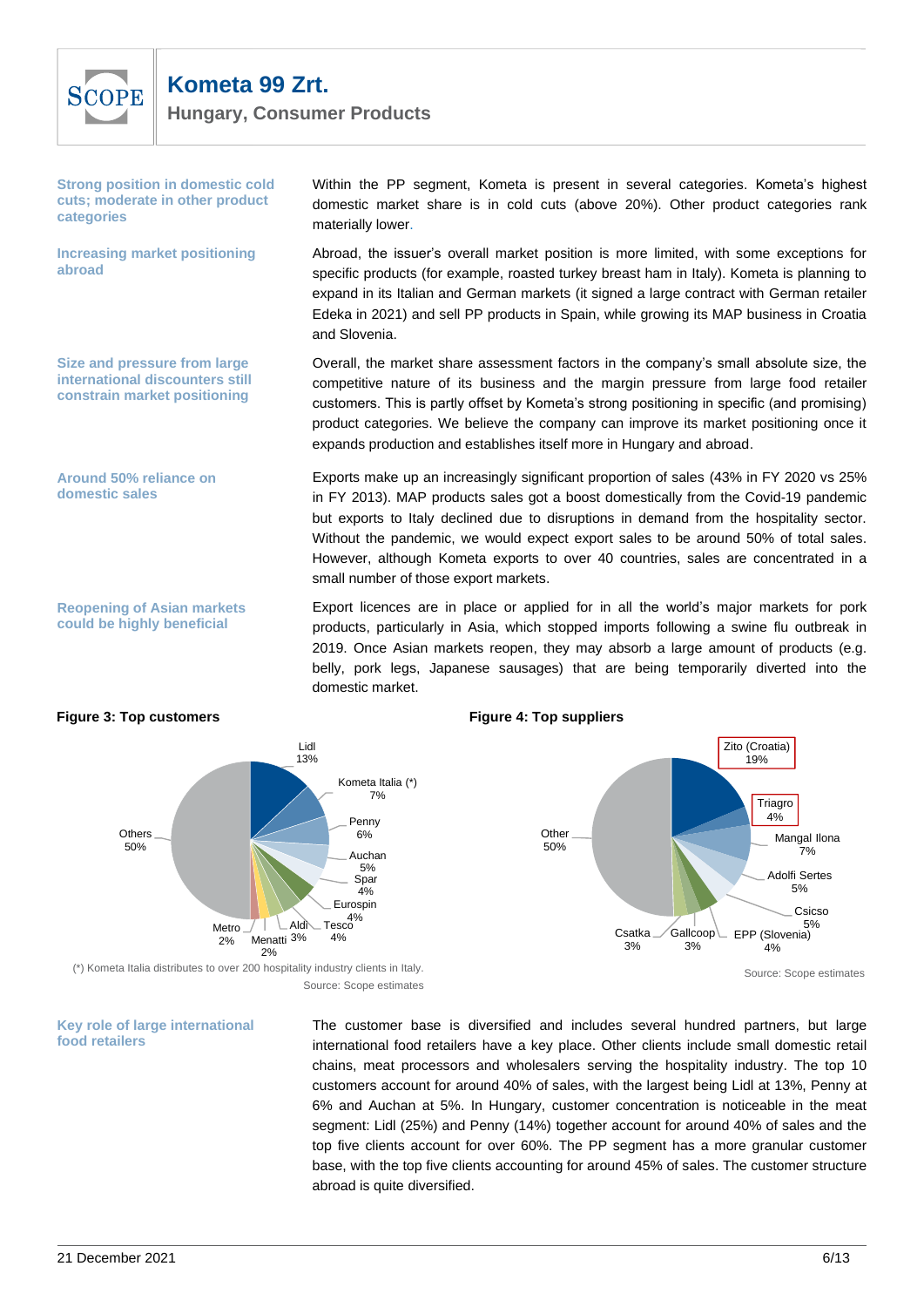

**Control over largest livestock supplier; diversified on the rest**

**In-house spice mixer saves on procurement costs**

**Highly diversified, flexible pork production**

**Poultry complements product mix in PP**

**Partial vertical integration benefits production flexibility**

**Distribution mostly via food retailers**

**Assets concentrated in one location**

**Livestock price volatility is a major driver of profitability**

**Meat segment has lower margins but shows less volatility**

Livestock and meat are the key raw materials. The company has yearly contracts with suppliers, and livestock prices are based on weekly market data from Germany (ZMP). Kometa has over 150 suppliers, with the top eight accounting for around 50% of raw materials in 2020. The largest supplier was Zito (Croatia). Kometa acquired 50% of its meat operations in 2021, consisting of four new meat processing plants. Zito is expected to cover around 30% of Kometa's livestock supplies in the future, reducing price volatility.

Amongst auxiliary materials, the company recently bought technology to mix spices for all its products. Now it only needs to source the raw spices. This achieves relative cost savings and less dependence on procurement.

One of Kometa's major strengths is its ability to produce a large variety of pork products and use every part of the animal except the blood. The company distinguishes among a dozen product groups within the meat segment (including MAP, pre-cooked, frozen, halfcarcass, guts set, waste bone, food service industry, industrial fats, byproducts) and even more within the PP segment (including ham, salami, oven-baked hams, sausages, Parisian sausage, Vienna sausage, cold cuts, pork cheeses, bacon, boiled knuckles). Nails and fur, along with other meat waste, are processed in the byproducts facility to produce meat powder and industrial lard, mostly for the pet food industry.

In addition to pork, Kometa sells processed poultry products, which are not slaughtered in-house. The poultry category has been gradually increasing in importance and is estimated to reach nearly 10% of sales in the medium term.

Partial vertical integration between the meat and PP segments, along with the fact that the company produces a wide range of products within the same plant, provides advantages over competitors in terms of flexibility, since it can switch production between different products to follow market demand. Owning the spice-mixing technology also adds flexibility in switching between different types of production.

Kometa's distribution channels are rather concentrated, with around two-thirds distributed to food retailers. Yet there is a wide variety within this group: primarily large international discounters (especially for the meat segment), hypermarkets and cash and carrys (especially for the PP segment), but also local retail chains. The remainder comprises meat processors and distributors to the hospitality sector. Online sales are not currently present.

Asset concentration in one plant is partially constraining to the overall diversification score. While running everything under one roof does provide cost benefits, a catastrophic event in the Kaposvár plant could disrupt the business.

Overall, purchase of livestock covers a large part of the cost structure at over 60% of revenues (aggregate cost of goods sold: around 85% of revenues). Prices are contracted on a weekly basis in the meat segment but are negotiated less frequently in the PP segment (three to four times a year). Product segmentation, along with a strategic alliance with suppliers Zito and Triagro, helps reduce price volatility. Thanks to a new pricing policy, around 86% of the procurement budget is now covered by an annual framework agreement that fixes prices within a certain range. However, for this to represent an effective hedge, Kometa also needs its major clients (e.g. Lidl) to adhere to a similar contract. In fact, margin pressure from large food retailers is high on the customer side, and Kometa is not able to fully pass on cost increases in a timely manner.

The meat segment has lower margins than the PP segment but has been less volatile in recent years because it adjusts more quickly to livestock prices. This is also explained by the shorter expiration of meat products (days or weeks) vs PP products (months). The meat business shows some seasonality, with the period between October and April being the strongest. In line with the general food industry, demand is resilient and the company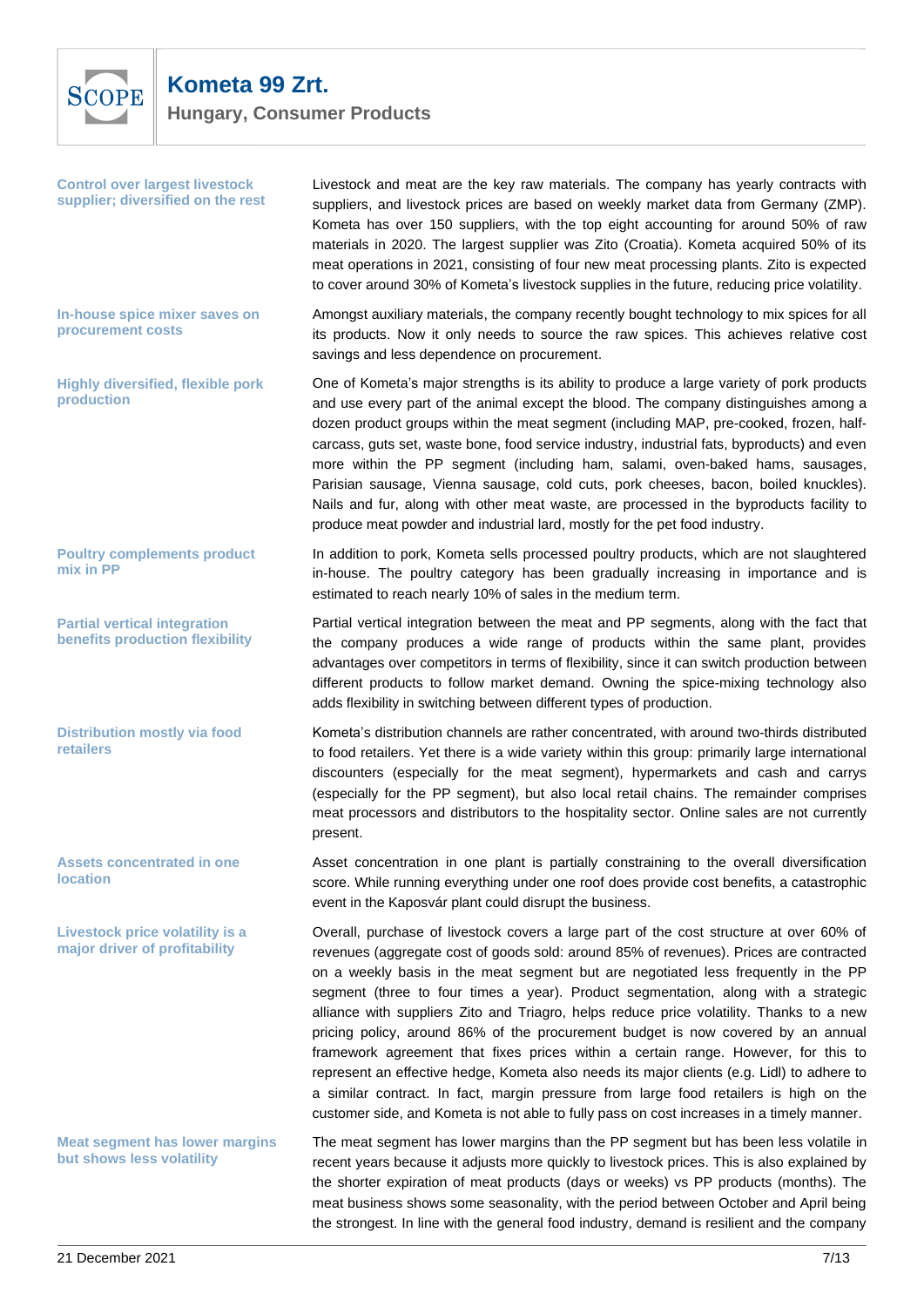

saw a material increase in MAP volumes sold during the pandemic. Conversely, exported PP suffered during the pandemic, especially in Italy, where sales are more dependent on the hospitality channel. Kometa is mostly a price taker, with exposure to foreign exchange changes being mostly limited to euros. Foreign exchange gains/losses have impacted P&L by up to 1% of revenues during the past five years.

### **Margins to increase from product mix and scaling effect**

EBITDA margins have been impacted in recent years primarily by volatility in the PP segment. 2020 was a positive year for the meat segment, with the pandemic driving demand for higher-margin MAP. Overall, the group EBITDA margin is expected to decrease in 2021 due to higher livestock prices not being fully passed on to customers, a weaker product mix in the meat segment (i.e. a lower share of MAP) and a higher headcount from the new capex plan. Afterwards, a growing share of PP in the portfolio mix, coupled with growing capacity, will lead to a gradual progression in the EBITDA margin. Forecasted at around 6% in 2022, this will more than offset the higher costs associated with the expansion plan.

### **Figure 5: EBITDA margins Figure 6: Peer comparison of EBITDA margins**



#### **Profitability margins are adequate based on product mix**

#### **Having everything under one roof brings operating cost savings**

#### **Potential to leverage margin by increasing capacity**

**Emerging brand in export markets**

Overall, Kometa's profitability is adequate based on its product mix, considering that slaughtering constitutes a drag on profitability. Here, Kometa is in line with Pick (including its unconsolidated slaughterhouse MCS) even though Pick has a higher share of PP. Kometa's profitability outperforms peers' levels in the lower-margin meat (and slaughterhouse) segment, while it understandably underperforms against specialised PP peers and large international players, which have higher economies of scale and stronger brands.

It is not entirely feasible to compare margins against those of local peers given the different product mixes and business models. Nevertheless, the 'all under one roof' concept and newer technology do provide Kometa with operating cost advantages. In addition, Kometa benefits from materially lower personnel and logistics costs, which can be leveraged if production capacity were to increase as planned. Additionally, the byproduct processing plant built in 2019 (currently running at less than 50% capacity, and no other local meat peer has one) is expected to generate HUF 600m-700m in surplus revenue per year while eliminating the external service costs of waste removal and disposal.

The advantage in operating efficiency is partly offset, however, by the company's broad product range, which constrains overall capacity utilisation versus focusing on one standardised process. We believe margins could reach towards 10% if the company can expand capacity and increase its product mix towards PP while strengthening its brand.

Kometa's brand is still emerging. It is positioned in the 'good value (quality) for money' category and tries to attract a younger target group (compared to more traditional brands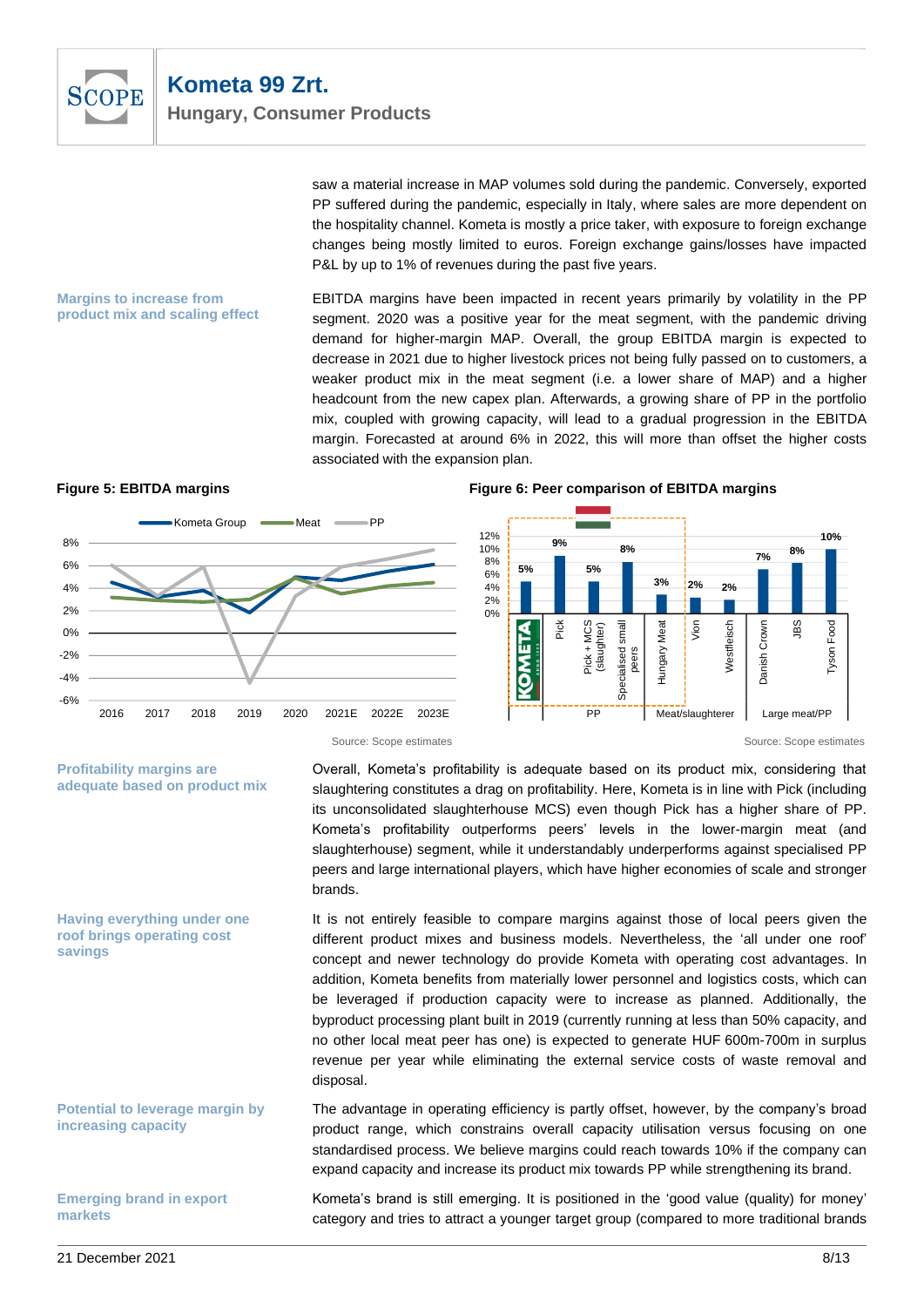

|                                              | such as Pick) while focusing on sustainability. The brand is well-known in Hungary but<br>less so in its export markets. Acquiring Menatti (expected in 2022) would allow Kometa to<br>obtain the 'Made in Italy' label.                                                                                                                  |
|----------------------------------------------|-------------------------------------------------------------------------------------------------------------------------------------------------------------------------------------------------------------------------------------------------------------------------------------------------------------------------------------------|
| Kometa-branded products at<br>85% of sales   | Private label products are usually provided to supermarkets as part of a commercial offer<br>including branded products in the PP segment. Products sold through private labels only<br>accounted for 15% of sales in 2020.                                                                                                               |
| Increasing marketing spend                   | Kometa has materially increased its advertising spending through the years, including in<br>relative terms, from 0.4% of revenues in 2014 to around 1% (expected) in 2021. This is<br>below the level of large international food companies and more comparable to that of<br>local peers.                                                |
|                                              | <b>Financial risk profile: B+</b>                                                                                                                                                                                                                                                                                                         |
| <b>Planned HUF12bn green bond in</b><br>2022 | Kometa is planning to issue a HUF 12bn (approx. EUR 33m) green bond under<br>Hungary's Bond Funding for Growth Scheme during Q1 2022. The indicative terms<br>include a bond tenor of 10 years with 10% of its face value subject to amortisation in<br>2027, 10% in 2028, 10% in 2029, 10% in 2030, 10% in 2031 and the remaining 50% in |

around HUF 2bn of existing long-term investment loans.

**Green bond to replace the existing investment loans at better conditions**

In 2021, Kometa financed a transaction aimed at refinancing its existing credit lines (including overdrafts, factoring and the working capital line) and existing investment loan and adding an extra HUF 9.5bn (distributed over time) to fund the expansionary capex programme. The increase in SaD in 2021 is only moderate (around HUF 2bn) since the loan was scheduled to be disbursed gradually as the project advanced based on four independent yearly phases of construction. The upcoming green bond in Q1 2022 is intended to replace the long-term investment loan and lead to cheaper funding costs, a more comfortable amortisation structure, and the removal of pledges on brand and technology.

2032. The coupon, expected at 4% (although our model factors in a more conservative 5%, based on market trends), will be fixed and payable on an annual basis. Funds from the bond will be used mainly for investments to expand production capacity and replacing



**Figure 7: Scope-adjusted leverage metrics Figure 8: EBITDA interest cover (x)**





#### Source: Scope estimates Source: Scope estimates Source: Scope estimates Source: Scope estimates

In the past years, Kometa has grown significantly, requiring increasing capex, which has kept leverage high with a SaD/EBITDA of above 4.0x, except in 2020 when it decreased to 3.6x. The new capex plan started in 2021 is expected to increase SaD/EBITDA only moderately to around 4.0x, while the planned green bond issuance of HUF 12bn is expected to have an immediate impact since all proceeds would be received at once. Based on this, leverage is expected to further deteriorate towards 4.5x in 2022 but will gradually improve thanks to growing EBITDA. All in all, we expect SaD/EBITDA to stay

**Leverage to remain below 4.5x over the next few years**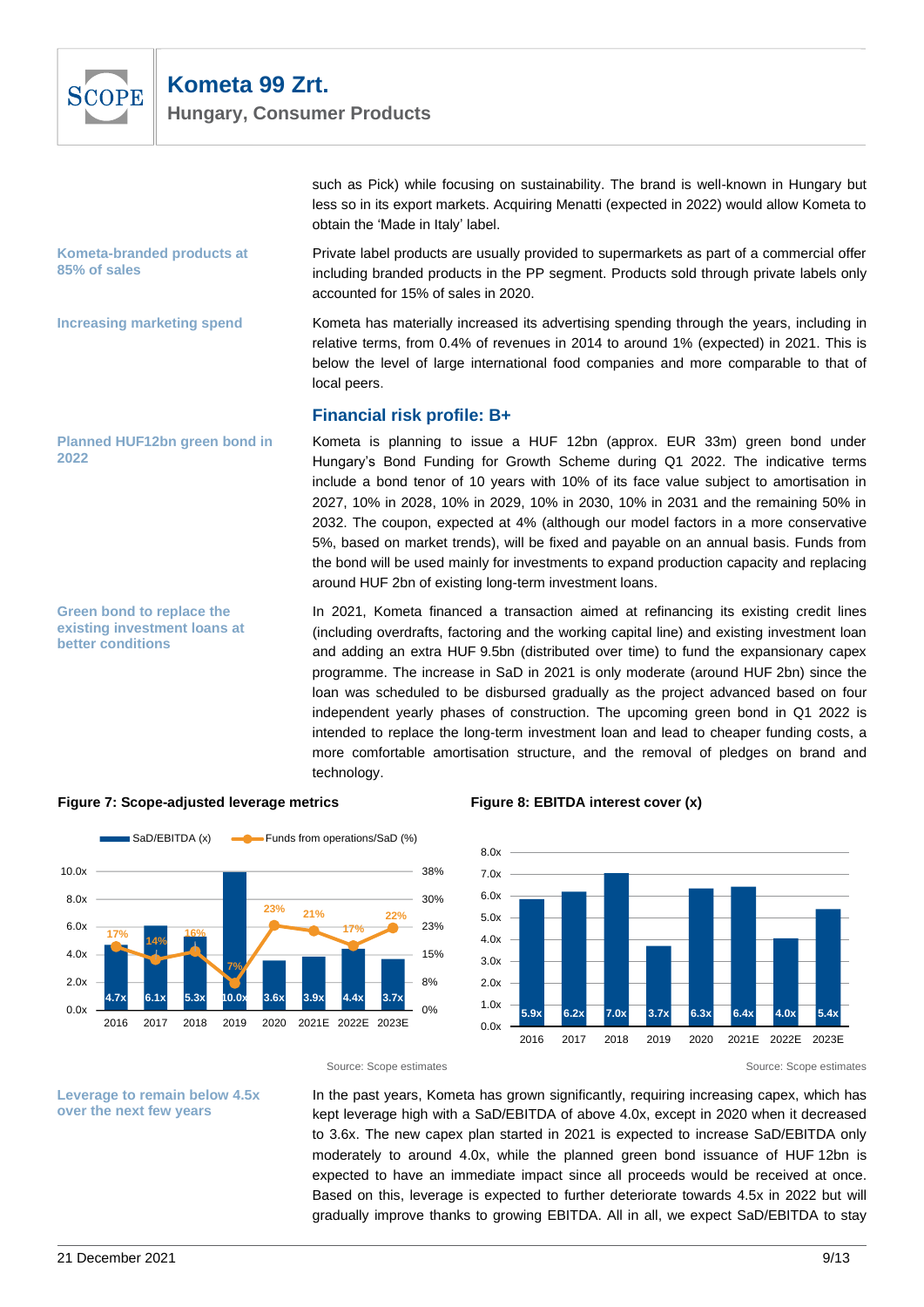

below 4.5x over the next two years. Although the funds from operations/SaD metric, expected to fluctuate around 20% over the forecasted period, would indicate a slightly better leverage scoring, it is important to consider the generally low interest level and the implied EBITDA volatility. Additionally, we need to consider the uncertainties related to the risk of significant expansion costs overruns, also amid prices trending higher; such risk is partially mitigated by the brownfield nature of the project and the independence of individual investment phases (at least under the original plan in 2021).

**Interest cover to remain strong, but bottom out in 2022**

**Expansionary capex to burden free cash flow generation**

**FOCF/SaD around zero after excluding growth capex**

Apart from 2019 when EBITDA plunged due to the Asian swine flu, EBITDA interest cover has been generally strong at above 6.0x and is expected to be maintained. However, even though the upcoming green bond should bear a more favourable coupon and recurring bank fees will be lower, absolute interest expenses will materially increase due to the higher amount of debt. This will lead to interest cover bottoming out to around 4.0x in 2022E before recovering towards 6.0x.

Due to the relatively low profitability margins, cash flow generation has generally been moderate and impacted by volatile swings in working capital. Kometa's rapid growth has resulted in generally high capex needs that has absorbed a large part of free operating cash flow (FOCF), even surpassing it in some years (for example, in 2019 when the byproducts plant was built). Due to the large expansionary capex plan started in 2021, yearly capex, projected at HUF 8bn-9bn per year, will be well above FOCF for the next few years, even discounting for the effect of state subsidies of around HUF 3bn per year.

Consequently, cash flow cover based on FOCF/SaD is estimated to be deeply negative for 2021-23. A more meaningful analysis would be to adjust FOCF by excluding the impact of growth capex. Such an approach leads to a minimal cash flow cover metric of around zero.



### **Figure 9: Cash flow sources and uses Figure 10: Cash flow cover**



Source: Scope estimates Source: Scope estimates Source: Scope estimates Source: Scope estimates

**Committed credit lines of HUF 8.0bn are mostly utilised**

**Adequate liquidity based on renewal of credit lines**

Total available credit lines amount to HUF 8.0bn and include a HUF 2.0bn overdraft plus HUF 2.0bn of factoring lines, which both have a one-year tenor (common in Hungary). The overdraft line is guaranteed at 50%. The other credit line is a HUF 4.0bn working capital line (three-year tenor, expiring in December 2023) that is 75% guaranteed. Over the past several years, Kometa has regularly renewed these lines.

Liquidity is considered adequate. Kometa benefited from cash and equivalents of HUF 313m as of December 2020 (HUF 410m as of December 2019), in addition to HUF 167m of unused committed credit lines. Cash reserves as well as undrawn credit lines are expected to gradually increase thanks to the refinancing transaction in 2021 and the planned bond issuance in 2022. The green bond will support liquidity since it will only start amortising after five years, while the current investment loan agreement has involved small repayments from early on. Based on our assumptions, cash reserves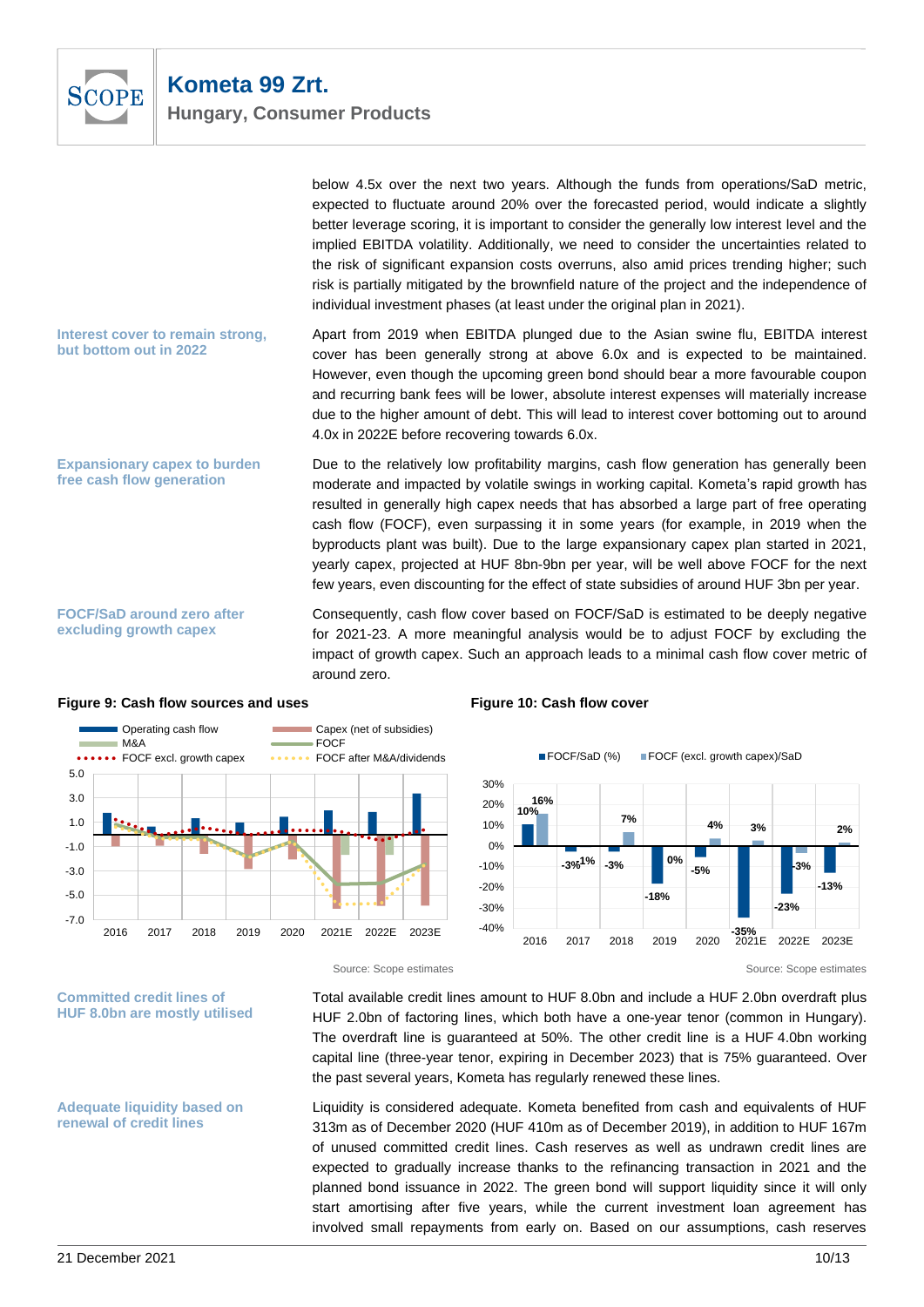

alone are enough to cover the scheduled amortisation of the existing investment loan and the working capital line expiring in December 2023, although we consider highly likely that this credit line will be rolled over as it has happened in the past.

All in all, we expect a liquidity ratio maintained at above 200%. If we had to mechanically consider these credit lines within our calculation, we would consider liquidity inadequate as the ratio would fall below 50% in 2021-22. However, even assuming no roll-over on **Adjusted liquidity ratio to remain above 200%**

**Growth capex excluded from FOCF for liquidity analysis**

short-term lines, the liquidity ratio is expected to be above 110% from 2023. Our liquidity analysis considers FOCF after maintenance capex (i.e. excluding growth capex). If we had included growth capex, liquidity ratios would turn negative. Moreover, our liquidity analysis excludes the impact of the planned HUF 1.65bn acquisition of

Menatti (expected in 2022 at the earliest). As outlined by management, this acquisition will be timed to accommodate the liquidity situation, likely happening beyond 2022. Nevertheless, its inclusion would have not materially changed our liquidity assessment.

### **Figure 11: Liquidity sources vs short-term debt (HUF bn) Figure 12: Expected debt maturity schedule (HUF bn)**





**Compliance with financial covenants expected**

**Financial policy**

A set of financial covenants is attached to the existing investment loan (to be tested from December 2022), including a total debt/EBITDA ratio of below 6x and a debt service coverage ratio of above 1.25x. While we expect Kometa to remain in compliance with such covenants, we also expect that the covenants will be replaced with the standard covenants under the Bond Funding for Growth Scheme.

# **Supplementary rating drivers**

The approach towards discretionary spending is deemed conservative: management pursued only a few small acquisitions of established business partners in the past years and distributed only limited dividends to the minority municipality shareholder.

We assume no impact from parent support, although the founding families and majority shareholders have shown a commitment to growing the business. **Parental support**

As in the past, the majority shareholders are the Pedranzini family (54% stake via Komfin) and the Ruffini family (17% stake via Ruf Carni). HUF 5bn in equity was injected in 2021 when MFB (18%) and Zito (7.7%) entered the shareholder structure. This was accompanied by a partial exit of the other (historical) minority shareholder, the city of Kaposvár, which reduced its stake to around 4%. The equity participation from Zito is part of a strategic partnership under which Kometa simultaneously bought 50% (JV structure) of Zito's meat processing activities in Croatia. Kometa owns 51% of consolidated subsidiary Kometa Italia Srl (which is 37% owned by Giacomo Pedranzini and 12% by the Ruffini family's Sicpa S.r.l.) and 24% of Triagro Kft (accounted at equity). Kometa España and Kometa Deutschland are being established and will be 100% consolidated. **Corporate structure**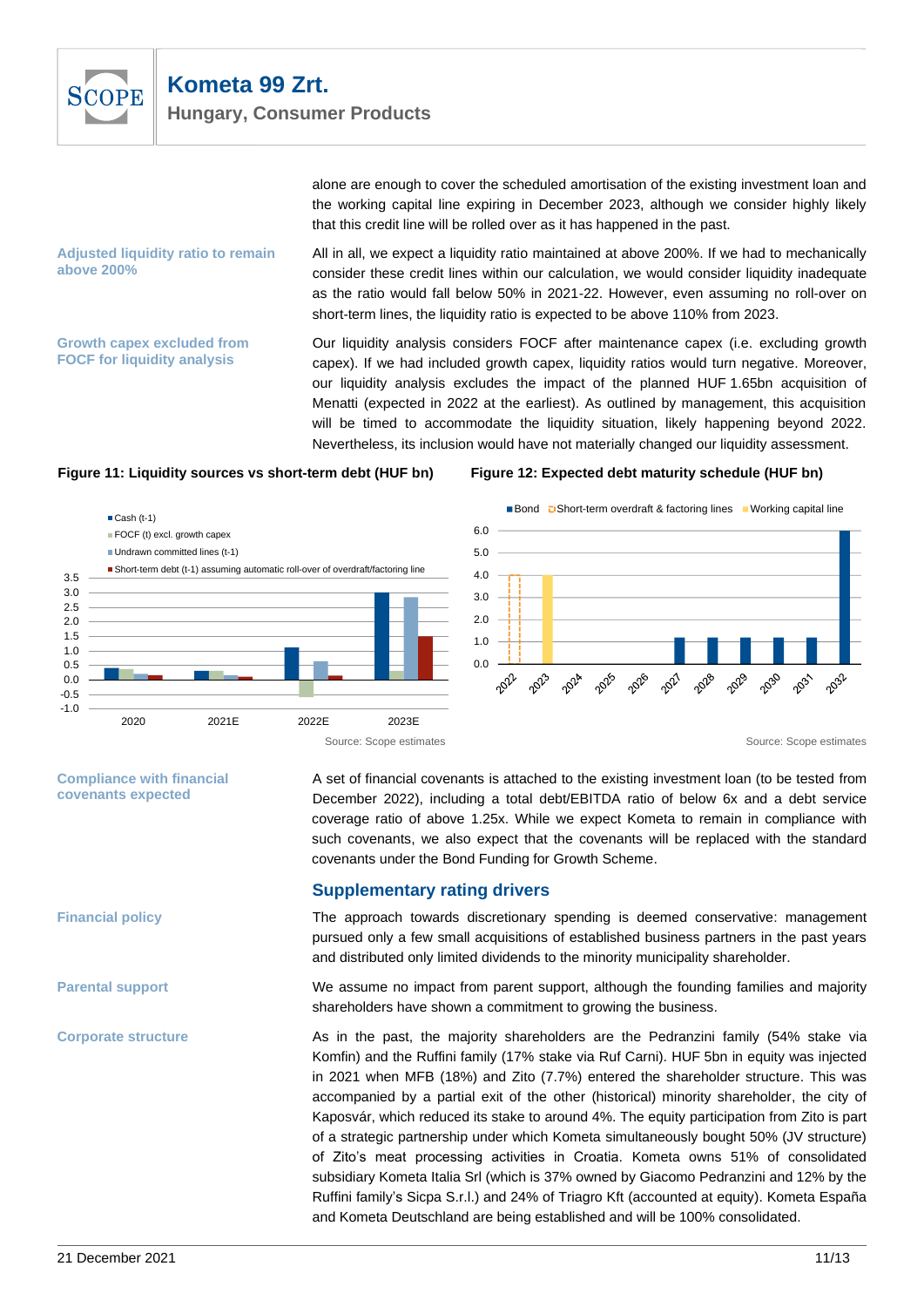

### **ESG factors**

Kometa has invested more than the local average in pursuing ESG targets, both in terms of environmental and corporate social responsibility, supporting the sustainability of the brand. Having its own water-treatment plant and byproducts plant supports environmental and circular economy goals and benefits operating efficiency but are not yet material enough to have a rating impact.

## **Long-term debt ratings**

**Future senior unsecured rating of B+**

We expect an 'average' recovery for the future senior unsecured debt, such as the above-mentioned green bond, in a hypothetical default scenario based on liquidation value. We assume that the debt will rank below the existing HUF 8bn of senior secured bank debt, with the overdraft and working capital line benefiting from inventory and receivables as collateral. The recovery scenario also assumes that the pledges on brand and technology under the existing investment loan will be removed upon refinancing. The assumptions on the recovery analysis are indicative.